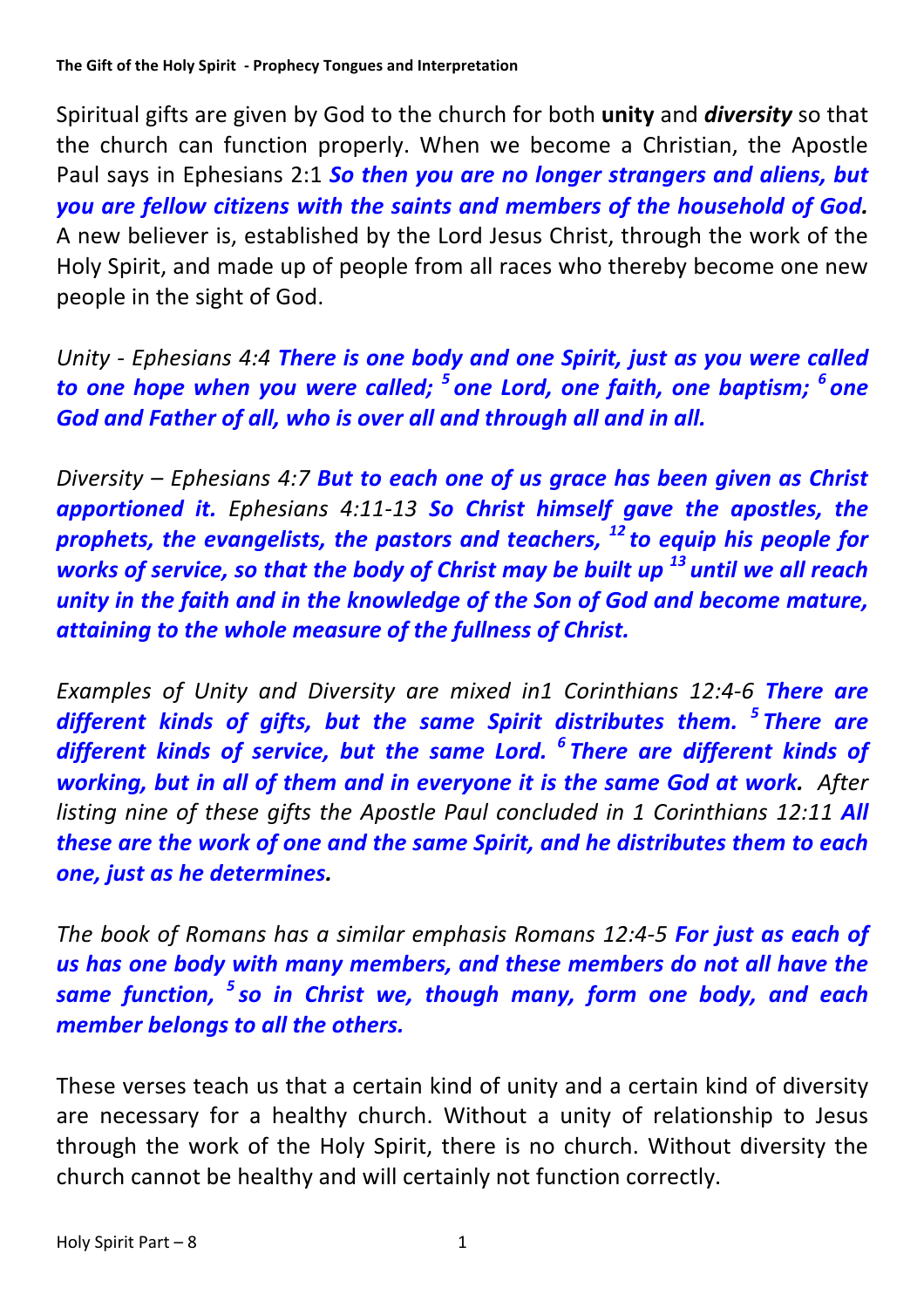The Gift of the Holy Spirit - Prophecy Tongues and Interpretation

In the New Testament the word for gift(s) is **charisma** or **charismata** (Plural). We get our word charismatic from this. The most important thing about the word **charisma** is that it is based on the Greek noun **charis**, meaning grace.

Since grace is God's unmerited favour, the emphasis is that, spiritual gifts are given out to Christians by God according to His good pleasure. One Christian will receive one gift, another Christian may well be given a different gift. Some will receive more than one gift. 1 Corinthians 12:11 *All these are the work of one and the same Spirit, and he distributes them to each one, just as he* **determines.** The gifts of the Spirit belong to the Holy Spirit, as does the power needed to manifest them properly.

A **Spiritual Gift** is something the person did not posses before they became a Christian. We also have natural talents, which we had before we became a Christian, which are also gifts from God. So a person who fulfils the spiritual gift of **helping others,** found in 1 Corinthians 12:28-30, does so using a natural ability. However, the **Spiritual Gifts** are not natural talents as they are given for spiritual reasons, and to Christians only. Ephesians 4:12 *to equip his people for works of service, so that the body of Christ may be built up.* 

An example of the relationship between a spiritual gift and a natural gift is found in the Old Testament in the case of Bezalel, one of the craftsmen who worked on the Tabernacle. Exodus 31:3-5 *and I have filled him with the Spirit* of God, with wisdom, with understanding, with knowledge and with all kinds of skills – <sup>4</sup> to make artistic designs for work in gold, silver and bronze, <sup>5</sup> to cut and set stones, to work in wood, and to engage in all kinds of crafts. Bezalel had been given the natural talent of craftsmanship, but he had also been given the spiritual gift of knowledge, which directed him in the way his natural talents were to be used. Because of the **Spiritual gift** he was able to produce objects for Israel's worship

The Apostle Peter also confirmed that every Christian has been at least one Spiritual Gift. 1 Peter 4:10 **Each of you should use whatever gift you have** received to serve others, as faithful stewards of God's grace in its various *forms.* Spiritual Gifts are for use in serving others.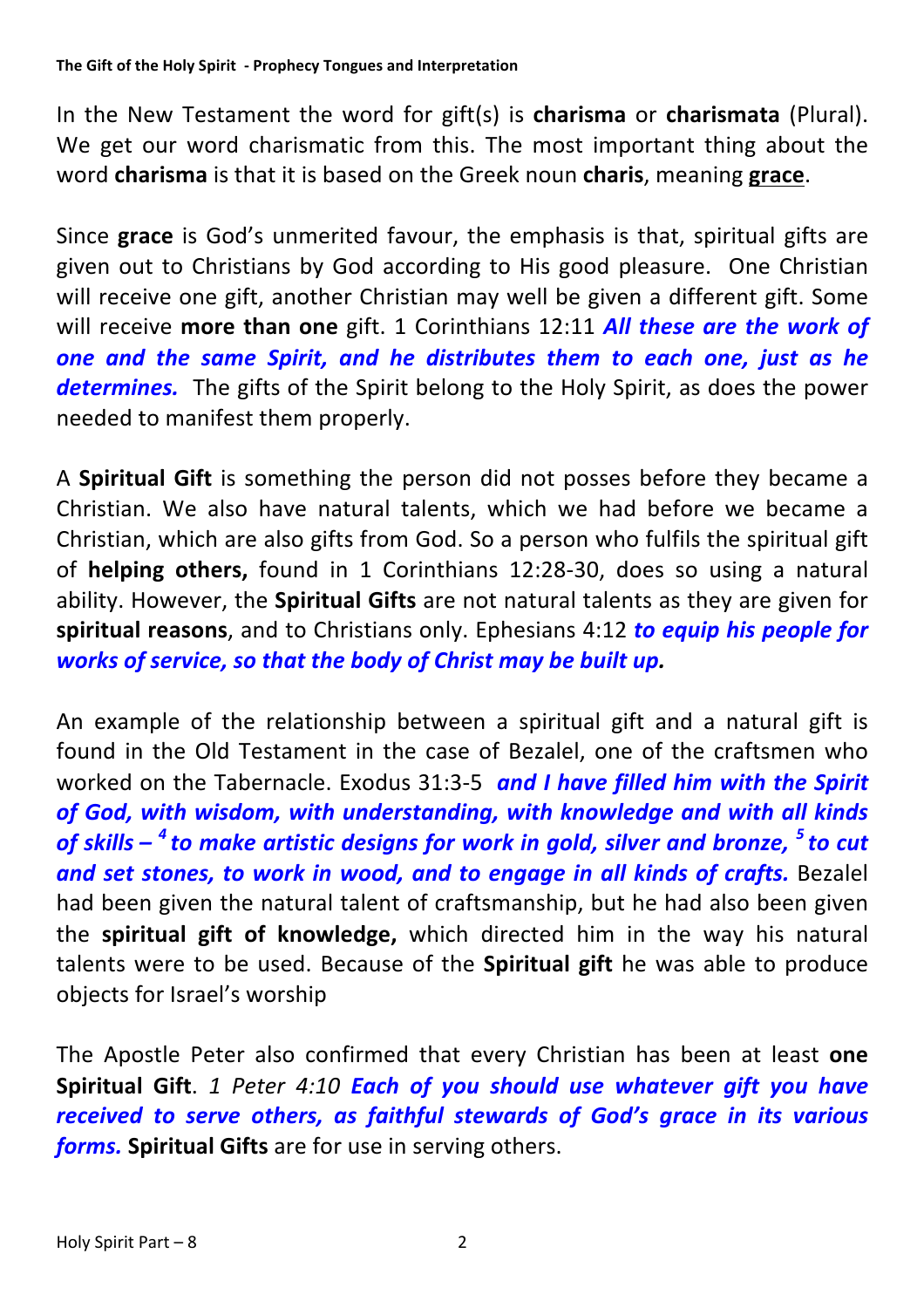**IMPORTANT TO NOTE:** In 1 Corinthians 13 we are shown the most excellent **way**. In all the gifts that the Spirit gives us as He chooses, we must minister these in Love. Paul wrote If I have not Love I am nothing.. We must use these gifts for the common good of the Body, not for self-glory or position. We must realise that we will make mistakes, but it is important to learn by them. We must not be afraid to use them, but eagerly desire them. With the right attitude to the use of them, by yielding to the Holy Spirit, the Body will be edified.

The gifts of the Holy Spirit are still God's main way of building His church both spiritually and numerically

**Please always remember:** we seek the Giver first not the gifts. It is our relationship with the person of the Holy Spirit that matters, not the gifts. If our relationship is correct then the gifts will follow.

Today we are looking at gifts of speaking: Prophecy, tongues and interpretation.

# **Prophecy**

1 Corinthians 14:5 *I* would like every one of you to speak in tongues, but I *would rather have you prophesy. The one who prophesies is greater than the one* who speaks in tongues, unless someone interprets, so that the church may *be edified.*

The gift of prophecy is different from the Old Testament prophet in a number of ways. In the New Testament it is not restricted to a group of prophets but to every believer. Because this gift brings edification to the Church all believers are encouraged to seek it. Acts 2:18 says **And on my servants and on my** *handmaidens I will pour out in those days of my Spirit; and they shall* **prophesy.** Because of the edification to the church, through this gift, all are encouraged to seek it.

Also the death penalty for a false prophet in the Old Testament is not applied to the New Testament who speak in error (cfi Deut 13:1-5).

In contrast for to OT prophecy, prophecies recorded in the NT are intended for believers.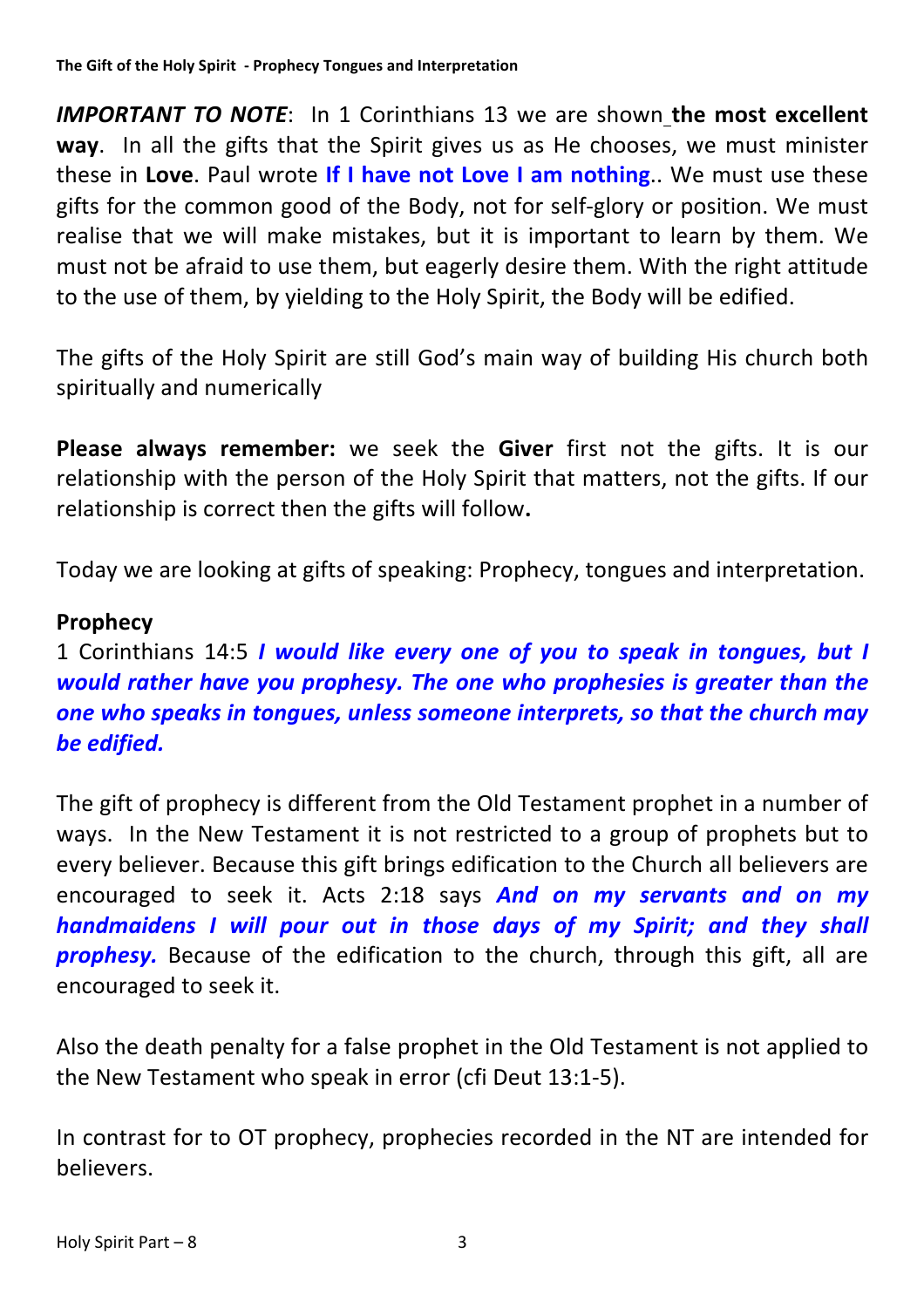### The Gift of the Holy Spirit - Prophecy Tongues and Interpretation

Paul anticipates that prophecies may be given by a variety of believers, and so he expected the Holy Spirit to speak in diverse ways, to the community of believers. Prophecies and other verbal utterances are often associated with or preceded by mental pictures, images, word or physical sensations, the person who receives them then describes this to the congregation.

The gift of prophecy is less related to foretelling the future, though this may sometimes occur as in Acts 11:28 One of them, named Agabus, stood up and *through the Spirit predicted that a severe famine would spread over the entire Roman world. (This happened during the reign of Claudius.)* Acts 21:10-11 After we had been there a number of days, a prophet named Agabus came *down* from Judea.<sup>11</sup> Coming over to us, he took Paul's belt, tied his own hands and feet with it and said, "The Holy Spirit says, 'In this way the Jewish leaders *in Jerusalem will bind the owner of this belt and will hand him over to the Gentiles.'"*

Fundamentally the gift of prophecy is where the believer is inspired by God, moved by the Holy Spirit, 2 Peter 1:21 says **For prophecy never had its origin in** *the human will, but prophets, though human, spoke from God as they were carried along by the Holy Spirit.* They speak with an emphasis on edification (that builds up spiritually and develops and confirms faith) or exhortation (that encourages or challenges people to move forward in faithfulness and love) or both. Paul taught this would be done by a variety of people not the few.

Through Prophecy the Spirit touches the sensitive spots in peoples lives, at times it may reveal what is secret, it may also brings conviction, but should bring encouragement and motivatespeople into action. Prophecy of a sensitive nature should be given with great care.

Prophesying using words like *I*, the Lord says. is not helpful as it implies that there can be no testing of the prophecy.

1 Corinthians 14:29-32: *Two or three prophets should speak, and the others should* weigh carefully what is said. <sup>30</sup> And if a revelation comes to someone *who is sitting down, the first speaker should stop.* <sup>31</sup> For you can all prophesy in *turn* so that everyone may be instructed and encouraged.<sup>32</sup> The spirits of **prophets are subject to the control of prophets.** Paul has a preference of

 $Holy$  Spirit Part  $-8$  4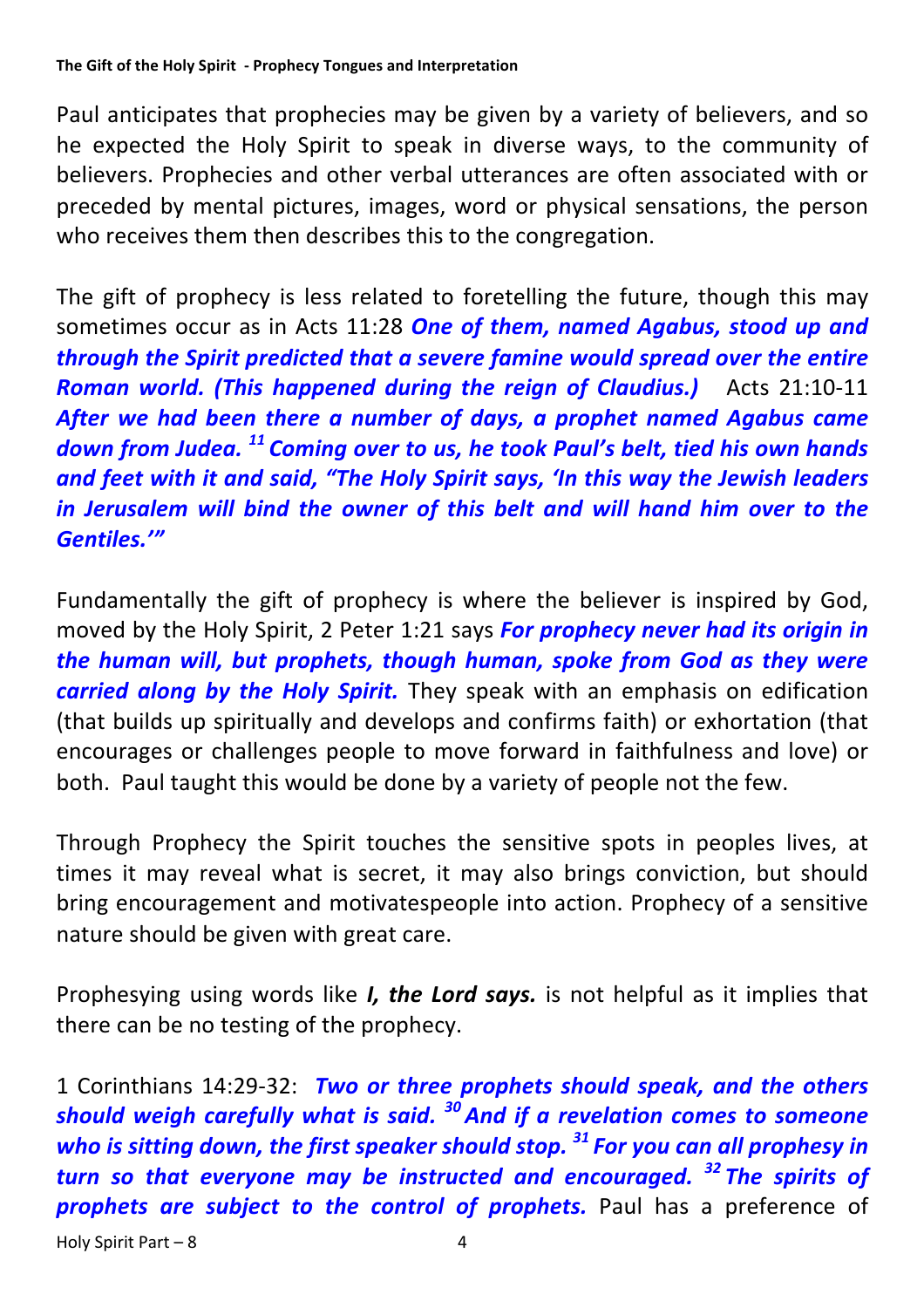prophecy over tongues. When someone brings something prophetic to the congregation, others with the gift of prophecy are to weigh it up. It us to be assessed by content, alignment to God's Word and the relevancy of the meeting. 

The gift of prophecy can also be used with preaching and is used to complement the preaching.

The gift of prophecy can also release in variety of other ways such as: in songs, poems, visions and dreams.

## **Tongues**

The Greek word for tongues is **glõssai**, which literally means *tongue*. When it is used in the New Testament addressing the subject of spiritual gifts it carries the contextual meaning of languages. Speaking in tongues is the utterance of **prayer or of a message glorifying God**, typically spoken to God. Tongues are a supernatural utterance is a language not known to the speaker. These may be some language existent in the world or could be unknown. It is a means of communication inspired by The Holy Spirit.

This is part of a wealth of gifts operating through the body of believers. The New Testament indicates it was common and considered desirable. The Corinthian church used the gift of tongues a lot. The purpose of the gift in 1 Corinthians is manifest in the church and needs interpretation to bring edification to the Body.

By it we speak to God, it involves communication. By it we also speak mysteries (Spiritual truths), 1 Corinthians 14:2. For anyone who speaks in a tongue does not speak to people but to God. Indeed, no one understands them; they utter *mysteries by the Spirit*. 

When we pray in tongues our spirit is the medium through which the gift operates. It involves yielding our spirit and will to God as well as our tongues and vocal organs for the operation of the gift. The result is a language, as the spirit gives utterance. The speaker is control of his speech and in forming the sounds; the Holy Spirit never manipulates the speaker. We have to yield our tongue and speak out in faith the words he gives you. Whereas only associated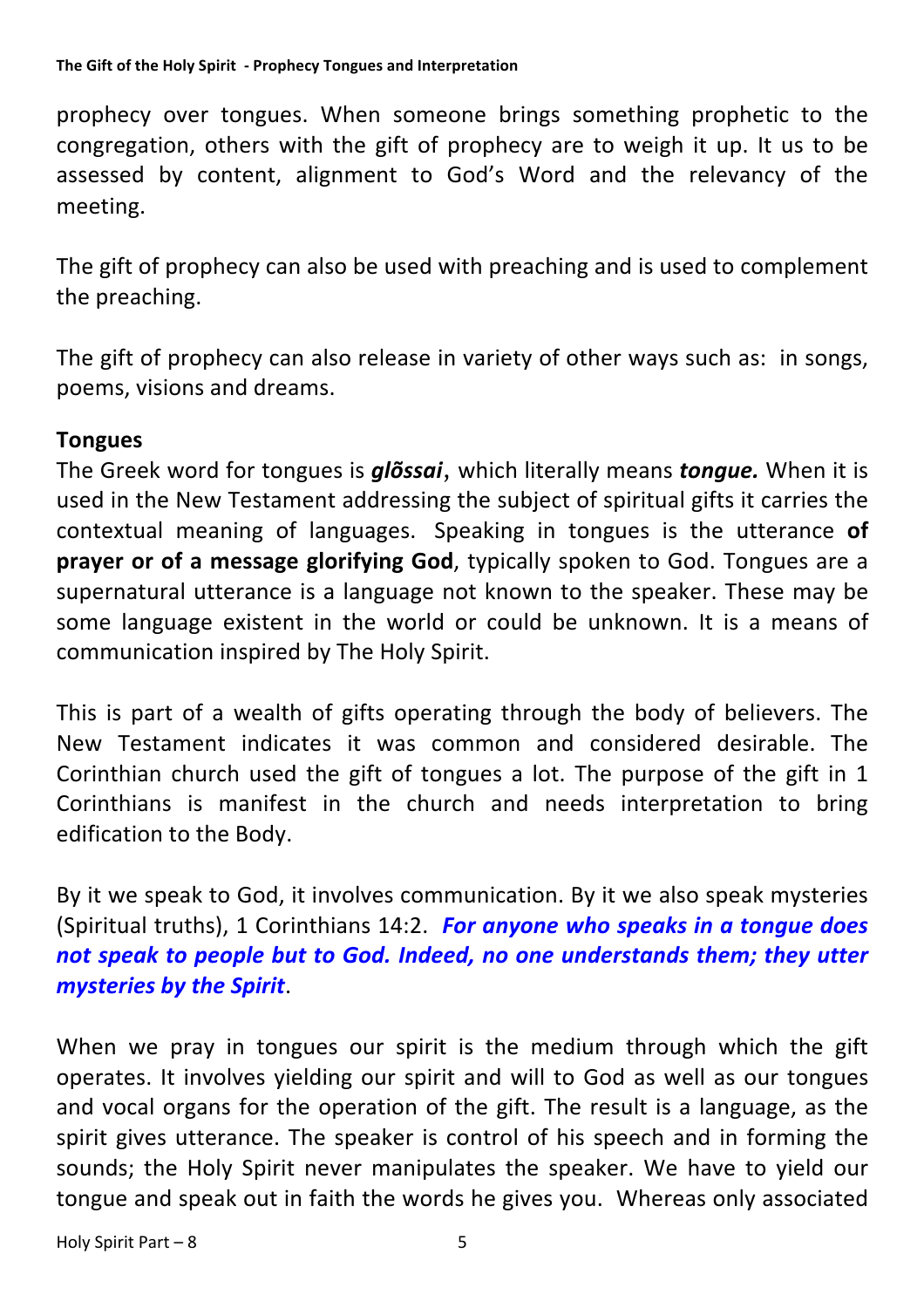#### The Gift of the Holy Spirit - Prophecy Tongues and Interpretation

with Pentecostal believers for some time, many other believers from non-Pentecostal denominations speak in tongues. I was in a meeting with an Anglican priest last year for example who spoke in tongues in an Anglican worship service.

The Apostle Paul valued speaking in tongues, 1 Corinthians 14:8 says *I thank* God that I speak in tongues more than all of you. The gift of speaking in tongues has a number of purposes.

The book of Acts demonstrates that it was often (but not always, Acts 8:17, Acts 9:17) associated with people who received the Holy Spirit. Acts 2:4 says **All of** *them* were filled with the Holy Spirit and began to speak in other tongues as *the Spirit enabled them.* Acts 19:6 says *When Paul placed his hands on them, the Holy Spirit came on them, and they spoke in tongues and prophesied.* It is a sign that the believer has been filled with the Holy Spirit.

Speaking in tongues is speaking to God. Speaking in tongues in our personal worship and prayer is glorifying God. 1 Corinthians 14:17 says **you are giving** *thanks well enough, but no one else is edified.* We can use tongues for giving thanks and glorifying God. It also build us up personally. When we are tired or discouraged we can pray in tongues until rest and refreshment comes. The Holy Spirit knows how to help us pray in every situation.

Tongues are used in public prayer and worship. 1 Corinthians 14:15 **says So** *what* shall I do? I will pray with my spirit, but I will also pray with my *understanding;* I will sing with my spirit, but I will also sing with my **understanding.** The manifestation of the gift of tongues functions as a symbol of the presence of God. This signifies His closeness in the Christian community.

1 Corinthians 14:27 says *If any man speak in an unknown tongue, let it be by two, or at the most by three, and that by course; and let one interpret.* In the context of each meeting people should be encouraged to exercise this gift, but no more than two or at the most three in a service. It should be given one person at a time. If no one who is normally used in this gift is present the speaker should remain silent.